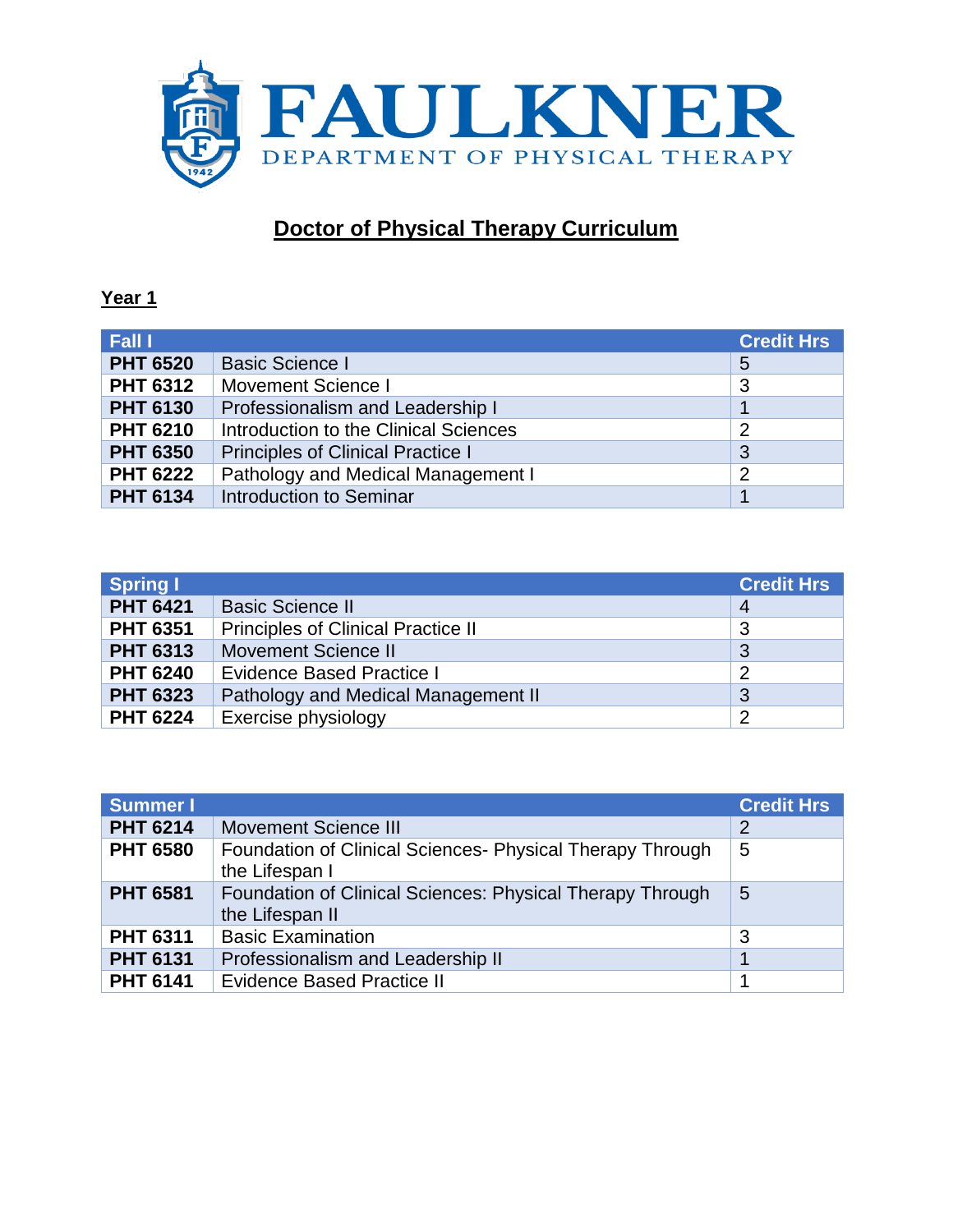

## **YEAR 2**

| Fall 2          |                                                                         | <b>Credit Hrs</b> |
|-----------------|-------------------------------------------------------------------------|-------------------|
| <b>PHT 7582</b> | Foundation of Clinical Sciences: Physical Therapy through               | 5                 |
|                 | the Lifespan III                                                        |                   |
| <b>PHT 7200</b> | Integrated Clinical Experience*                                         | 2                 |
| <b>PHT 7173</b> | <b>Advanced Clinical Sciences: Pediatrics</b>                           |                   |
| <b>PHT 7483</b> | Advanced Clinical Sciences: Physical Therapy Management<br>of the Spine | 4                 |
| <b>PHT 7233</b> | Faith, Health and Quality of Life                                       |                   |
| <b>PHT 7271</b> | Advanced Clinical Sciences: Neurological Rehabilitation                 | 2                 |

| <b>Spring 2</b> |                                                         | <b>Credit Hrs</b> |
|-----------------|---------------------------------------------------------|-------------------|
| <b>PHT 7360</b> | Advanced Clinical Sciences: Outpatient Rehabilitation I | 3                 |
| <b>PHT 7201</b> | <b>Community Health*</b>                                | $\overline{c}$    |
| <b>PHT 7142</b> | <b>Evidence Based Practice III</b>                      |                   |
| <b>PHT 7052</b> | Seminar- Grand Rounds **                                |                   |
| <b>PHT 7361</b> | Advanced Clinical Sciences: Inpatient rehabilitation I  |                   |
| <b>PHT 7384</b> | <b>Advanced Clinical Sciences: Primary Care</b>         | 3                 |
| <b>PHT 7485</b> | <b>Advanced Clinical Sciences: Special Populations</b>  | 4                 |

| Summer 2        |                                                          | <b>Credit Hrs</b> |
|-----------------|----------------------------------------------------------|-------------------|
| <b>PHT 7272</b> | <b>Contemporary Physical Therapy Practice</b>            |                   |
| <b>PHT 7143</b> | <b>Evidence Based Practice IV</b>                        |                   |
| <b>PHT 7232</b> | Professionalism and Leadership III                       |                   |
| <b>PHT 7362</b> | Advanced Clinical Sciences: Outpatient Rehabilitation II | 3                 |
| <b>PHT 7363</b> | Advanced Clinical Sciences: Inpatient Rehabilitation II  | 3                 |

\*PHT 7200 and PHR 7201 are offered fall 2 and spring 2 only and students are enrolled in 1 course in the fall and the other in the spring.

\*\* PHT 7152 is offered in the fall 2 and spring 2 only and students are randomly assigned to enroll in either fall or spring